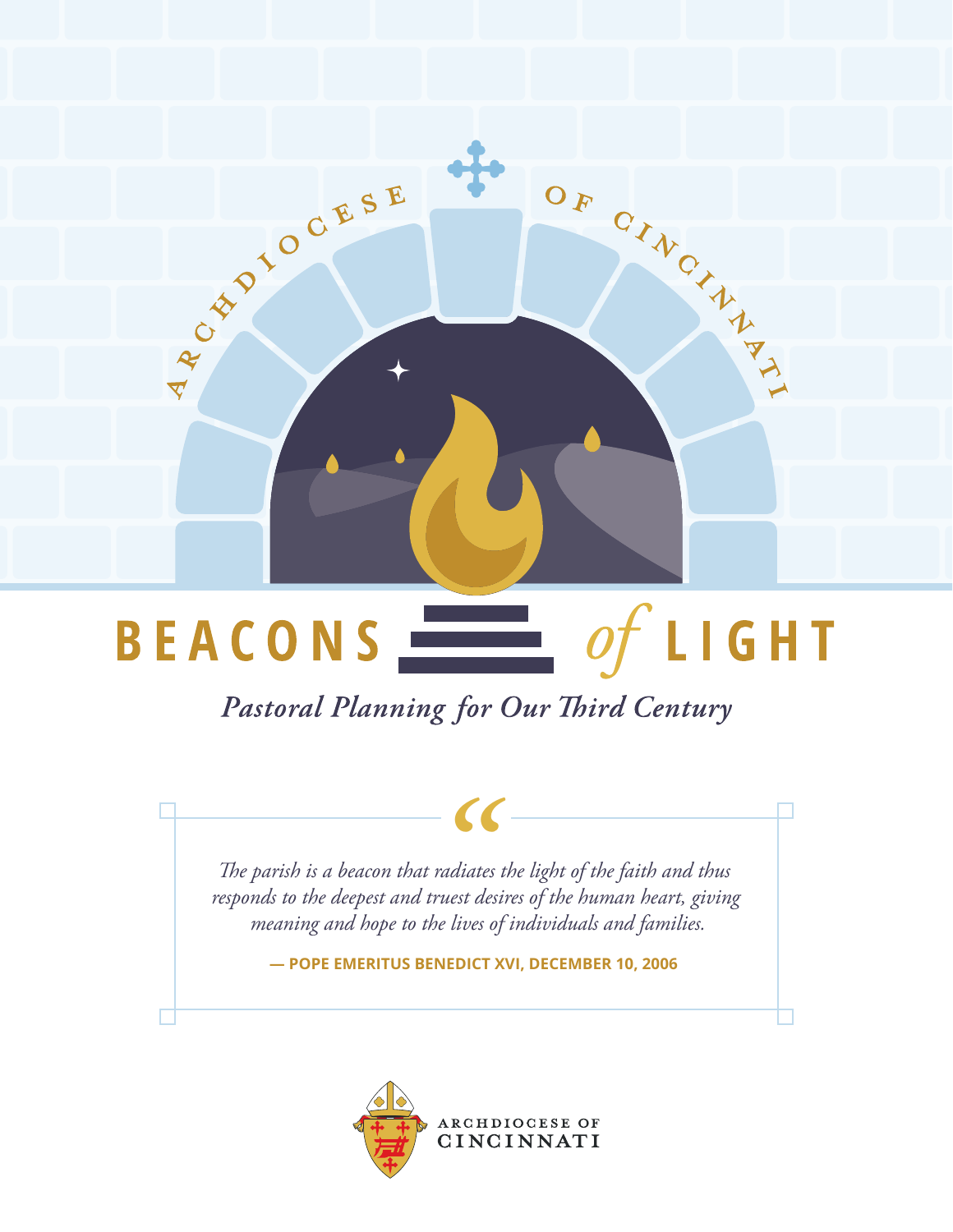

*"Radiate Christ. These two words summarize God the Father's hope for humanity on this earth. The words contain both a reality and a mission: the reality of the person of Jesus Christ as the Savior of all people and the mission of each Christian to participate in the Son's redemption of the world."*

**— ARCHBISHOP DENNIS M. SCHNURR,** *RADIATE CHRIST*

### **BECOMING PEOPLE WHO RADIATE CHRIST**

If each of us is called to radiate Christ, we must be rooted in a strong, vital parish that forms us as disciples of our Lord Jesus Christ at every stage of life and faith.

### **THE CURRENT REALITY**

There are many factors which, when taken together, diminish parish life.

- **• Religious practice is declining nationwide.** Fewer people are actively engaged in their faith. In the Archdiocese of Cincinnati, the average Sunday Mass is about one-third full.
- **• Demographics in the Midwest are changing.** Live births are declining and the population is moving south.
- **• In the Archdiocese of Cincinnati, our resources are spread too thin.** Our current infrastructure and schedules were built for a different era. Out of necessity, priests are appointed as pastors sooner than is optimal.

As a result, most of our church buildings are grossly underutilized, our priests are stretched to the limit, and many of our parishes are not the vibrant communities of faith Catholics need them to be.



**NET CHANGE IN CATHOLIC PARISHES** 

Source: CARA, https://nineteensixty-four.blogspot.com/2019/02/ where-parish-doors-have-closed-and.html

**AVAILABLE FOR ASSIGNMENT**

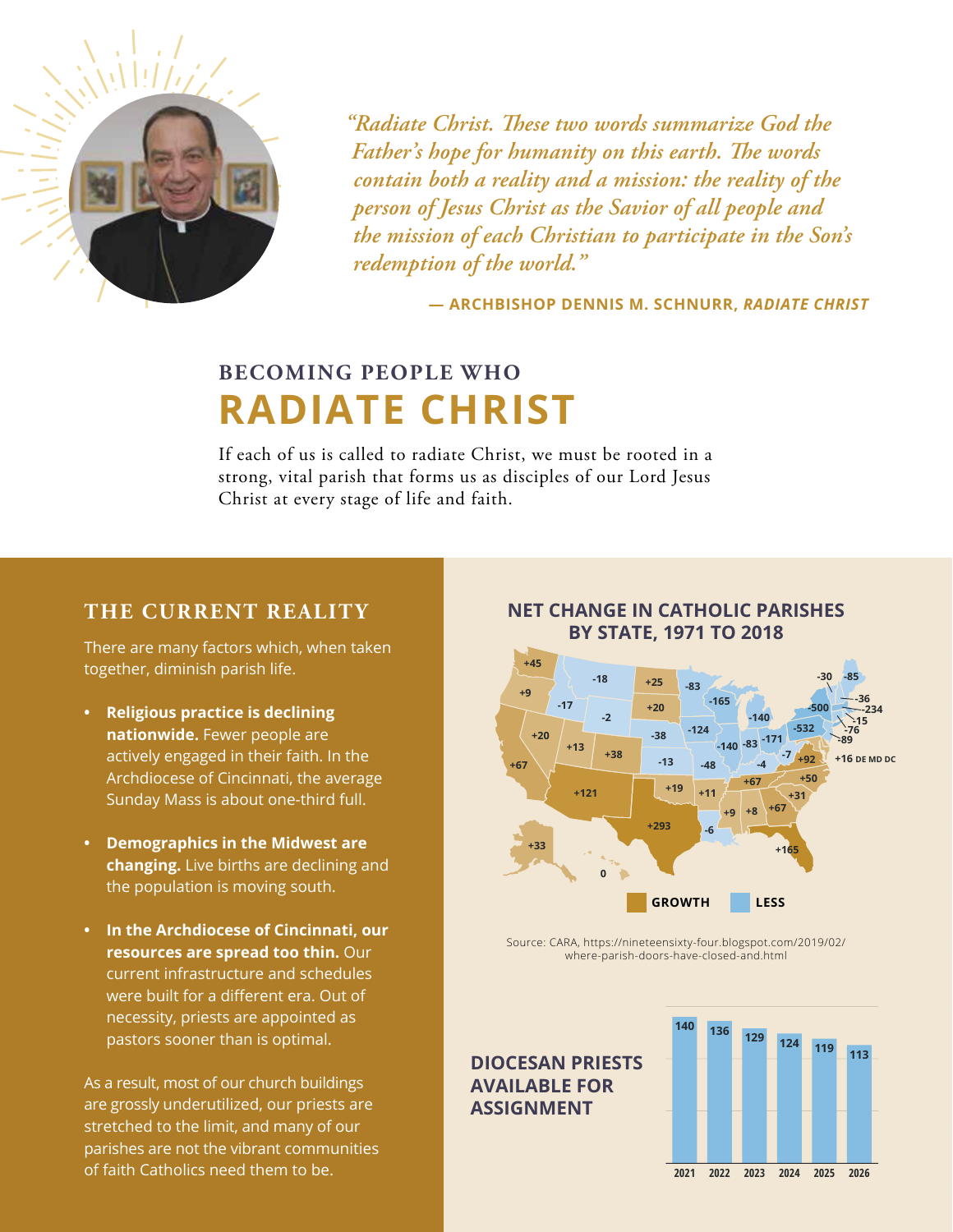## **ANNOUNCING BEACONS** *of* **LIGHT**

Beacons of Light is a multi-year process of pastoral planning for the Archdiocese of Cincinnati. Groupings of parishes will come together as one faith community. These new "Families of Parishes" will be stronger, with the resources to focus more on mission than on maintenance.

Through Beacons of Light, 50-60 parish groupings will become Families of Parishes throughout the cities and towns, suburbs and rural communities of the 19 counties in western and southwestern Ohio. Pastors and parish leaders will then plan for the future of their Family of Parishes.

### **OUR VISION:**

## **PARISHES THAT ARE BEACONS** *of* **LIGHT**

In Families of Parishes, we will grow closer to God, follow Jesus through the power of the Holy Spirit and radiate Christ throughout our lives. Rooted in prayer, each Family of Parishes will be guided by six principles: *"The parish is the presence of the Church in a given territory, an environment for hearing God's word, for growth in the Christian life, for dialogue, proclamation, charitable outreach, worship and celebration."*

**— POPE FRANCIS,**  *EVANGELII GAUDIUM*



### **EUCHARIST**

The Eucharist is the source and summit of the whole Christian life. Accordingly, the Mass is the essential moment for building up and strengthening the parish community, along with the sacraments and other celebrations of the paschal mystery – the passion, death and resurrection of Jesus Christ.



#### **CHURCH** Each of us is called to actively

participate as a member of a parish, the Universal Church and our local Church, led by our archbishop. Parishes continually deepen the bonds of communion with other parishes.

**LEADERSHIP**

Pastors, in collaboration with parochial vicars, deacons and lay ministers, according to their proper roles and charisms, share responsibility for pastoral leadership. The spiritual, physical and mental health and ongoing support of ordained and lay leaders is vital for Families of Parishes.



### **STEWARDSHIP**

Families of Parishes are communities of grateful disciples. Recognizing God's gifts, they use their talents, skills and resources to build up the Church and live as Christ's body in the world.



#### **EVANGELIZATION**

As centers of missionary outreach, Families of Parishes find new ways to foster discipleship among all the baptized. Schools, parishes, and indeed Church itself are centers of this essential work.



### **LOVE IN ACTION**

Families of Parishes will be communities of charity and justice, serving those most in need and working to change systems that oppress and marginalize.